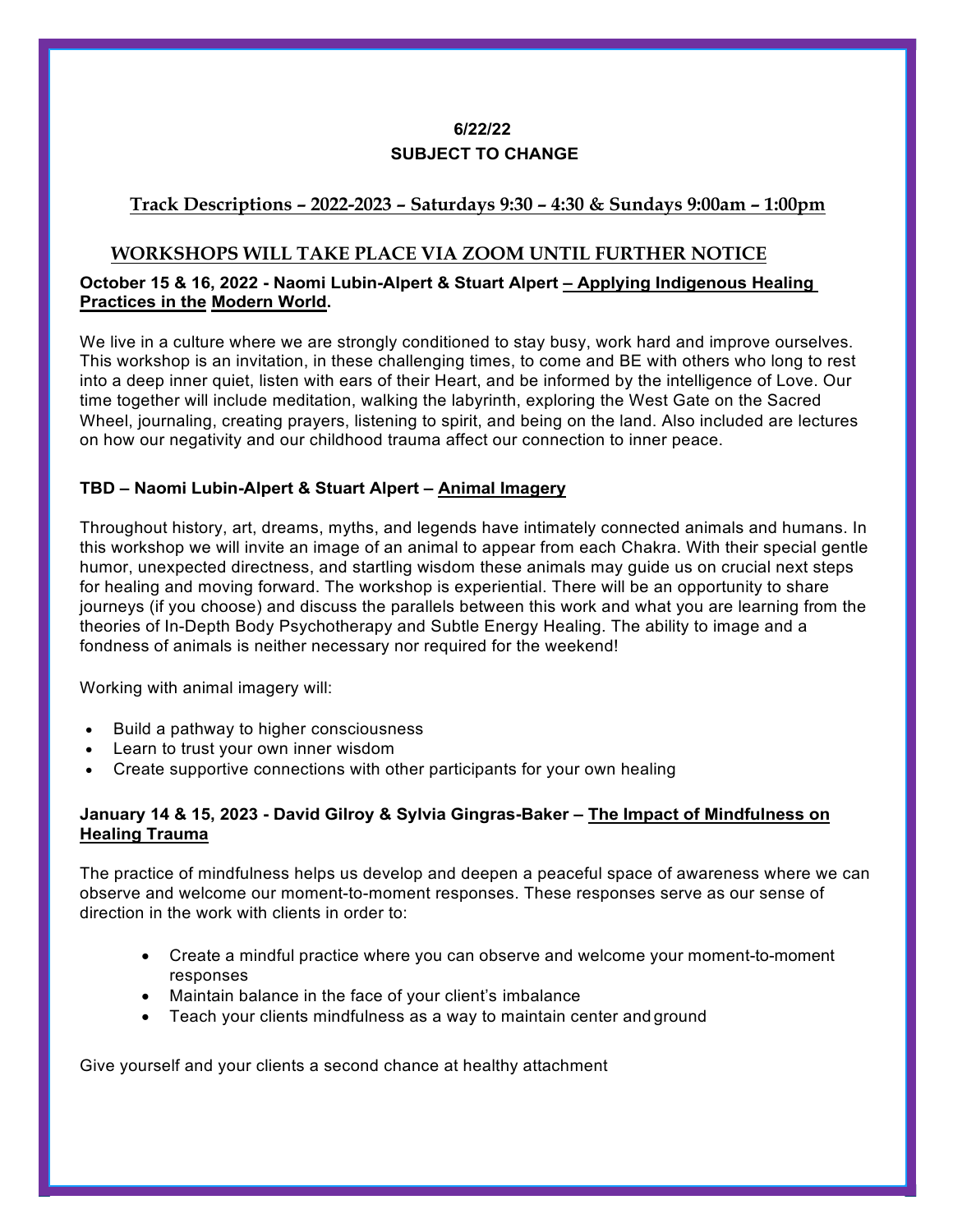#### **January 28 & 29, 2023- Stuart Alpert - The Emotional & Energetic Roots of Physical Pain and Illness…The Pathways to Healing**

Our life struggles include our illnesses and all of our aches and pains. In our culture, the most common view is that we "get" a disease or illness, as if it happened to us as some sort of accidental, bad luck. We tend to say "I got arthritis" or "I got tinnitus," or "I've developed a pain in my neck." This idea feeds the belief that we have no control and are a victim of whatever pain or illness happens to strike. The opposite extreme purports that we have created our own health problems, so we should be able, if we were aligned enough, to "un-create them." This latter concept can lead to self-blame and guilt. These feelings can be counterproductive, creating even more stress.

In truth, we are not to blame for the symptoms and illnesses we develop, nor are the symptoms accidental.

In this workshop we will:

- Explore abusive childhood bonding and its impact on DNA and the development oftension, pain and illness
- Learn how to work with clients to positively impact their physical symptoms

## **February 4 & 5, 2023** - **David Gilroy & Donna Baker-Gilroy - Bonding and Attachment…The Foundation of Healing**

The bonding we received as children is the basis for how we attach and form relationships as adults. This workshop will help us understand the general nature of bonding and the specific bonding that you received that impacts every aspect of your life.

Through discussion and experiential work participants will:

- Learn to appreciate the impact of your early childhood bond on their lives
- Release old negative bonding
- Create the kind of bonding that supports aliveness, compassion, and faith
- Understanding that positive bonding is essential in developing compassion for clients

## **March 4 & 5, 2023 - Donna Baker-Gilroy & David Gilroy –**- **Conflict Resolution for Couples…A Buddhist Perspective**

Conflict is an inherent and necessary part of all relationships. We will explore a Zen Buddhist approach to working through and growing from these conflicts. This process was developed by Thich Nhat Hanh and the monks and nuns at Plum Village in France.

We will:

- Practice creating peace between spouses, partners, friends, relatives, co-workers, and groups
- Learn the difference between blame and responsibility
- Learn how to integrate this approach in conjunction with what you are learning about embodied healing